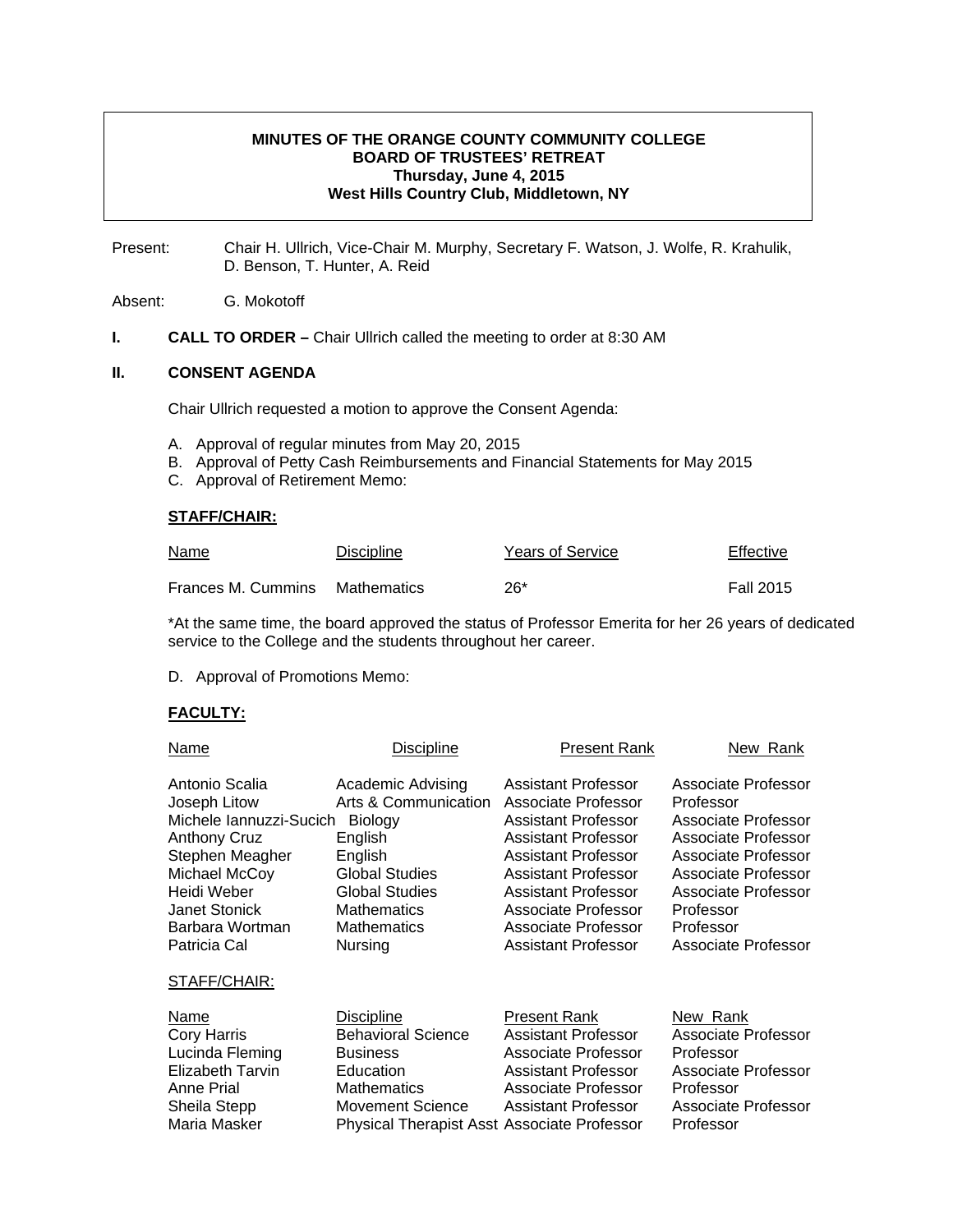*A motion was made* to accept consent agenda for approval.

 Benson/Krahulik Unanimous

### **III. PRESIDENT'S REPORT (President Richards):**

- $\triangleright$  Three items are left to be accomplished prior to beginning the "Bridges" special education project as follows and Mike Gawronski is leading the project. President Richards is hopeful that programming will start in the fall:
	- Hiring of Staff
	- Development of Curriculum
	- Acquire sustainable funding by completing contracts with the school districts.

### **IV. REPORT OF THE COLLEGE GOVERNANCE SYSTEM –** Michelle Tubbs

- $\triangleright$  Executive Committee held its retreat on 5/21 to reflect on its work and accomplishments for this AY and identify its priorities and goals for the 15-16 AY.
- $\triangleright$  End of the year reports have been completed for all of our governance standing committees, including the Executive Committee of Governance. They are accessible to the college community on the "P" drive.
- ¾ Lastly, Ms. Tubbs thanked the board for allowing her and/or the Governance VP to attend and report at the board meetings regularly. She also thanked the board for allowing her to serve as the faculty and staff representative and voice to the Board. She noted that this is truly an important component in the College's shared governance structure and function at the college.

Chair Ullrich extended the thanks of the entire board to Ms. Tubbs and Shelley Paradies, VP for Governance. She also thanked President Richards for his openness to shared governance noting that this was an important part of his leadership.

The new Constitution and Bylaws of Governance was distributed.

### **V. REPORT OF THE STUDENT TRUSTEE –** Alliso**n** Reid

- ¾ Student Trustee Reid noted that she really enjoyed the College's Commencement and she has had a great experience at SUNY Orange.
- $\triangleright$  The Board of Activities will have their end of year trip to NYC to see a Broadway show this coming weekend, made possible by fundraisers on campus.
- $\triangleright$  Student Trustee Reid thanked the board noting that being on the SUNY Orange BOT has also been a great experience.

# **VI. OLD BUSINESS:** N/A

#### **VII. NEW BUSINESS:**

*A motion was made* to approve Resolution No. 14: Resolution to Grant President Emeritus Status to Dr. William Richards

> Wolfe/Benson Unanimous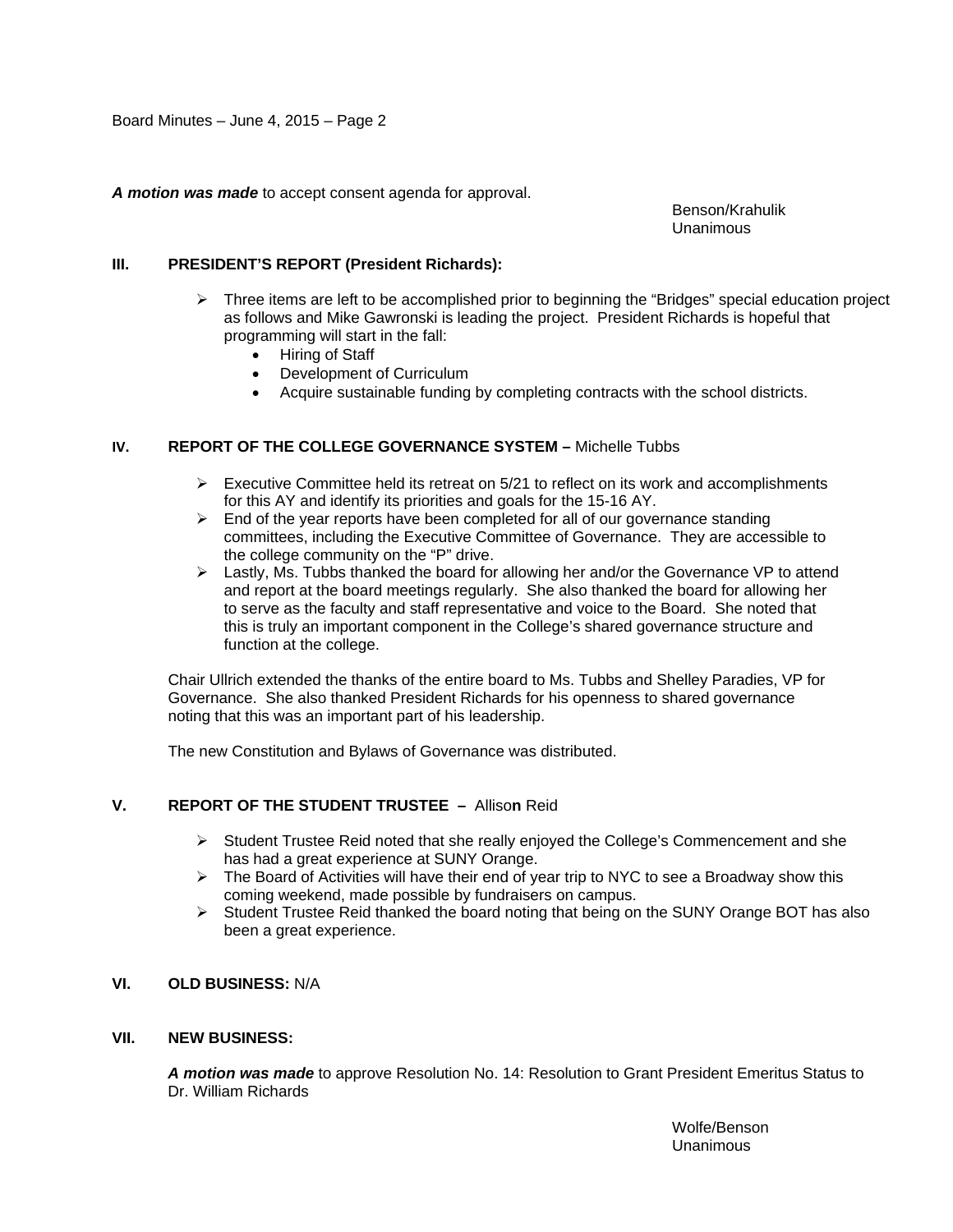Board Minutes – June 4, 2015 – Page 3

Chair Ullrich congratulated Dr. Richards on his retirement from the College and he was presented with a plaque thanking him for his service. In addition, Dr. Richards will be given a "trustee" chair (on its way to Colorado) with the College Seal and a brass plate, noting that Dr. Richards is now "President Emeritus."

*A motion was made* to approve Resolution No. 15: Resolution Acknowledging the Dedicated Service of Student Trustee Allison Reid

> Benson/Wolfe Unanimous

**A motion was made** to amend the proposed Budget for AY 2015-2016\*

 Watson/Benson Unanimous

\*VP Hamburg presented the proposed budget to trustees, noting that the College has requested a 3.1% increase from the County, so that the College will not need to use any fund balance.

Chair Ullrich requested a motion to accept the amended proposed budget

**A motion was made** to accept the amended proposed budget

 Krahulik/Hunter Unanimous

## **VIII. BOARD CHAIR COMMENTS:**

- $\triangleright$  Chair Ullrich noted the following documents were distributed to the board, at their places today.
	- o Audit and Finance Minutes March and April, 2015
	- o Compilation of Curriculum Changes for AY 2014-2015 from Stacey Moegenburg, VPAA<br>○ Board of Trustees Meeting Schedule for AY 2015-2016
	- Board of Trustees Meeting Schedule for AY 2015-2016
	- o List of Dr. Richards' Accomplishments
	- o Framed picture of the board, from the fall semester
- $\triangleright$  Chair Ullrich and Dr. Richards met with County Executive Neuhaus recently and discussed the fund balance and the possibility of taking \$100,000 from the Chargeback Capital Fund and adding it to the College's Capital Equipment Fund. This will most likely be used to enhance the College's IT capabilities. Chair Ullrich and the County Executive also discussed trustee appointments and it was a productive discussion. The hope is to have the last seat on the board filled sometime this next AY.
- $\triangleright$  Mary Norman, President of the College from 1982 1985, passed away this week.

### **IX. COMMITTEE REPORTS:**

### **Academic Programs and Services Committee**: N/A

### **Audit and Finance Committee:**

Trustee Krahulik asked that the Fiscal Report as of May 31<sup>st</sup> be reviewed by the board and noted that revenue is down and enrollment is down 1.7% (less than what was expected) so perhaps the trend is diminishing. The Administration has done a fantastic job of reducing expenditures, down 7.8% from the year before. He commended the Administration on doing an outstanding job at keeping expenses down.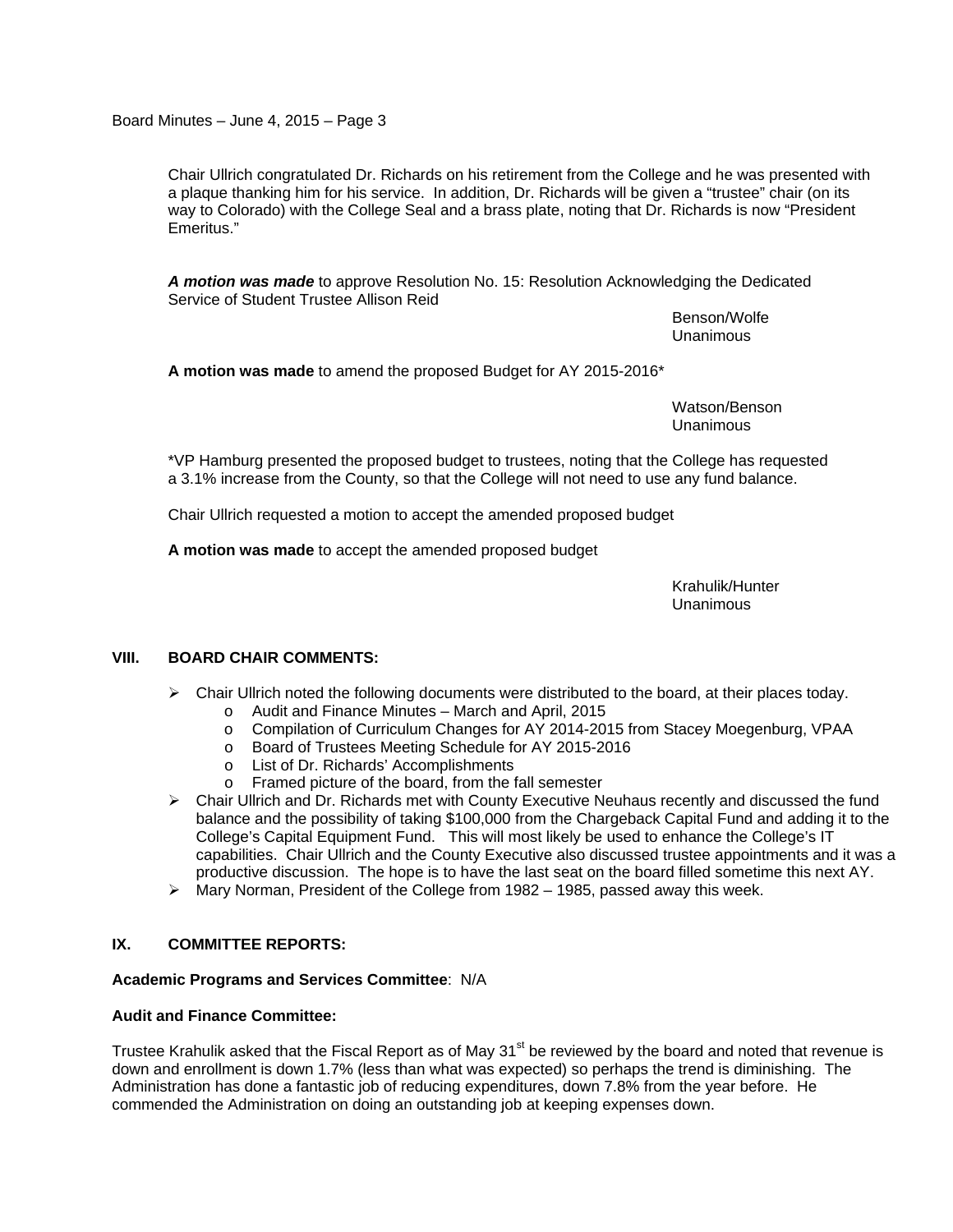Board Minutes – June 4, 2015 – Page 4

## **X. COMMENTS FROM THE PUBLIC:**

- $\triangleright$  Dr. Kathy Malia, Faculty Association President, asked for clarification that the County must give the same amount as the previous year, maintaining previous effort. She asked for confirmation that the County cannot give any less and Chair Ullrich clarified that they cannot.
- $\triangleright$  Rich Rowley, Foundation Board President, read a resolution passed by the Foundation Board on May 18<sup>th</sup> to appoint Joan Wolfe as an honorary lifetime director. Trustee Wolfe accepted and thanked Dr. Richards, the Board of Trustees and the Foundation board for building a strong team that works together.

### **XI. BOARD DISCUSSION:**

- $\triangleright$  Trustee Watson noted that the Governance and Nominating Committee has met to discuss board appointments and the committee will report back in September with their recommendations.
- **XII. BOARD ADJOURNMENT:** At 9:30 AM a motion was made (Wolfe/Krahulik) to end the regular board meeting and the Committee of the Whole presentations commenced.

### **Committee of the Whole Presentations:**

### **Strategic Plan Draft 2015-2020\***

Christine Work, Inst. Planning, Assessment & Research Officer Linda Fedrizzi, AVP for Liberal Arts

Ms. Work and AVP Fedrizzi reviewed the Strategic Plan draft noting that the final plan will be completed over the summer and forwarded to the incoming president, Dr. Young, for review. Feedback from the board was welcomed and approval of the final document will be requested at the September board meeting. Implementation of the 2015-2020 Strategic Plan will follow thereafter.

## **Facilities Master Plan Draft 2015-2020\***

Tenee Casaccio, President JMZ Architects

Ms. Casaccio presented a draft of the Facilities Master Plan for the board's consideration. It will remain in draft format until such time as the board approves the FMP.

### **Marketing Update\***

Vinnie Cazzetta, VP for Institutional Advancements

Mr. Cazzetta gave an overview of marketing efforts at the College for AY 2014-2015

\*Documents are attached to these minutes as Exhibits 1, 2, and 3

### **XIII. EXECUTIVE SESSION:** N/A

Respectfully submitted,

Carol A. Murray Secretary to the Board

*NEXT BOARD MEETING: Wednesday, September 23, 2015 Board Room, Tower Building Newburgh Campus*